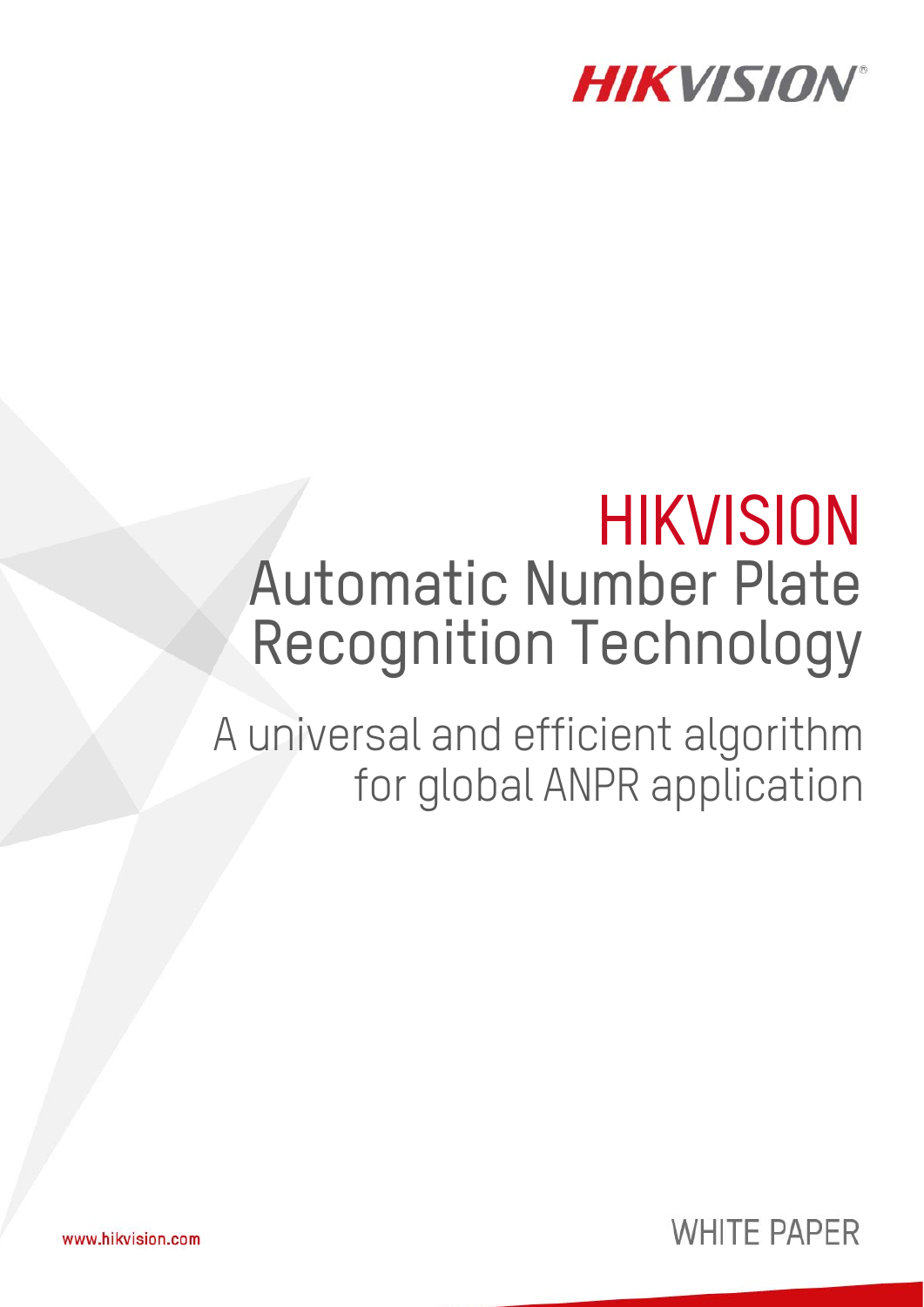## **Table of Content**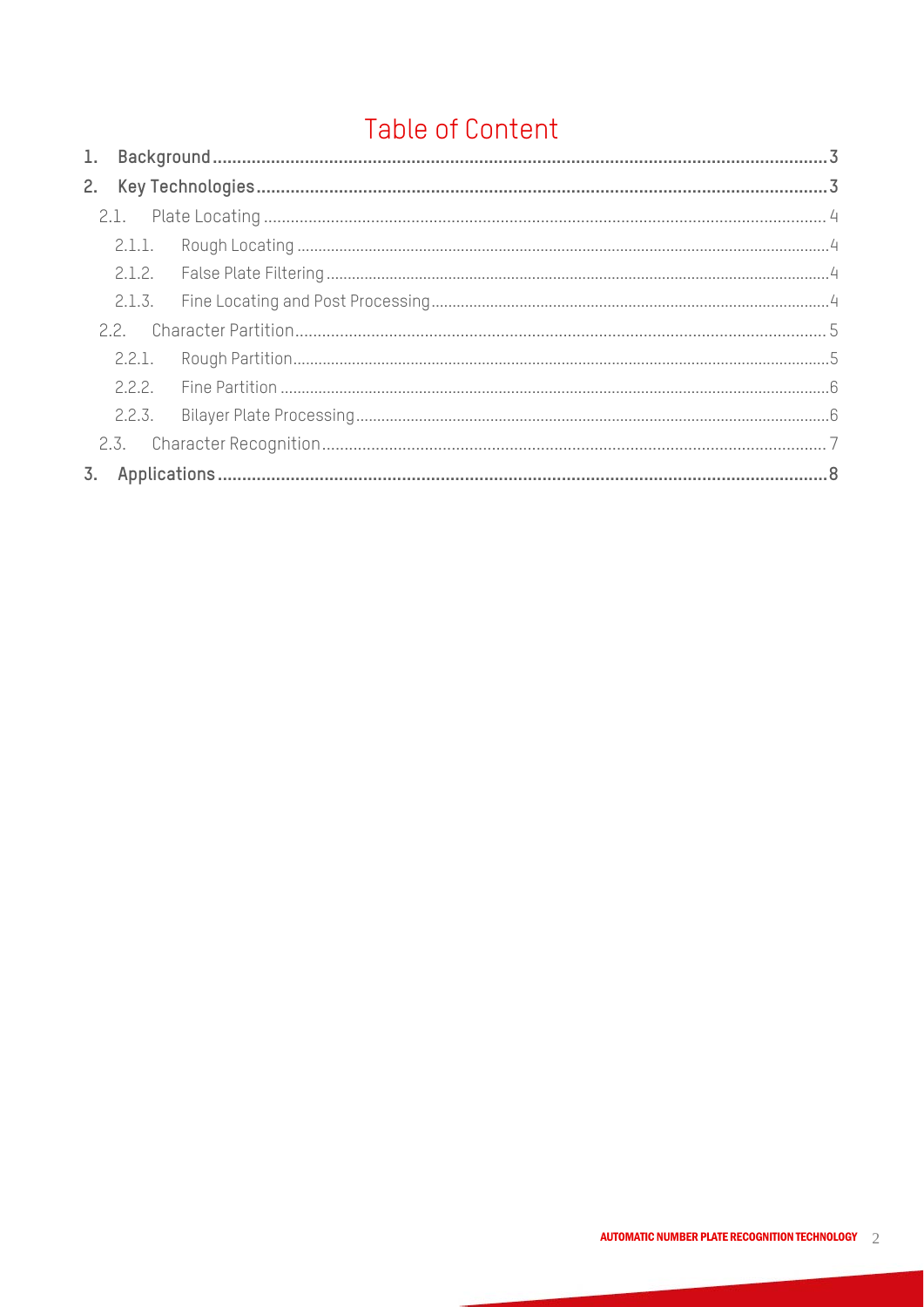## 1. BACKGROUND

With the vehicle applications gaining popularity in daily life, intelligent vehicle management becomes important in many industries. Hikvision ANPR (Automatic Number Plate Recognition) technology can detect and identify the vehicle's unique license plate number and is an important component of a sophisticated vehicle management system.

While Hikvision's ANPR technology has been approved by many Chinese customers for its high accuracy, lack of a universal license plate format in the overseas market presented a great challenge. Hikvision's ANPR technology was created to be applied globally in diverse places since it does not rely on prior information (such as plate character structure, plate color, etc.).

## 2. KEY TECHNOLOGIES

Hikvision ANPR technology is able to extract license plates from the complicated background, separate and recognize each character on the plate, and reformat the plate information. The technology consists of plate locating, character partitioning, and character recognition. See the below diagram for the recognition example.



Figure 1 Plate Recognition Flow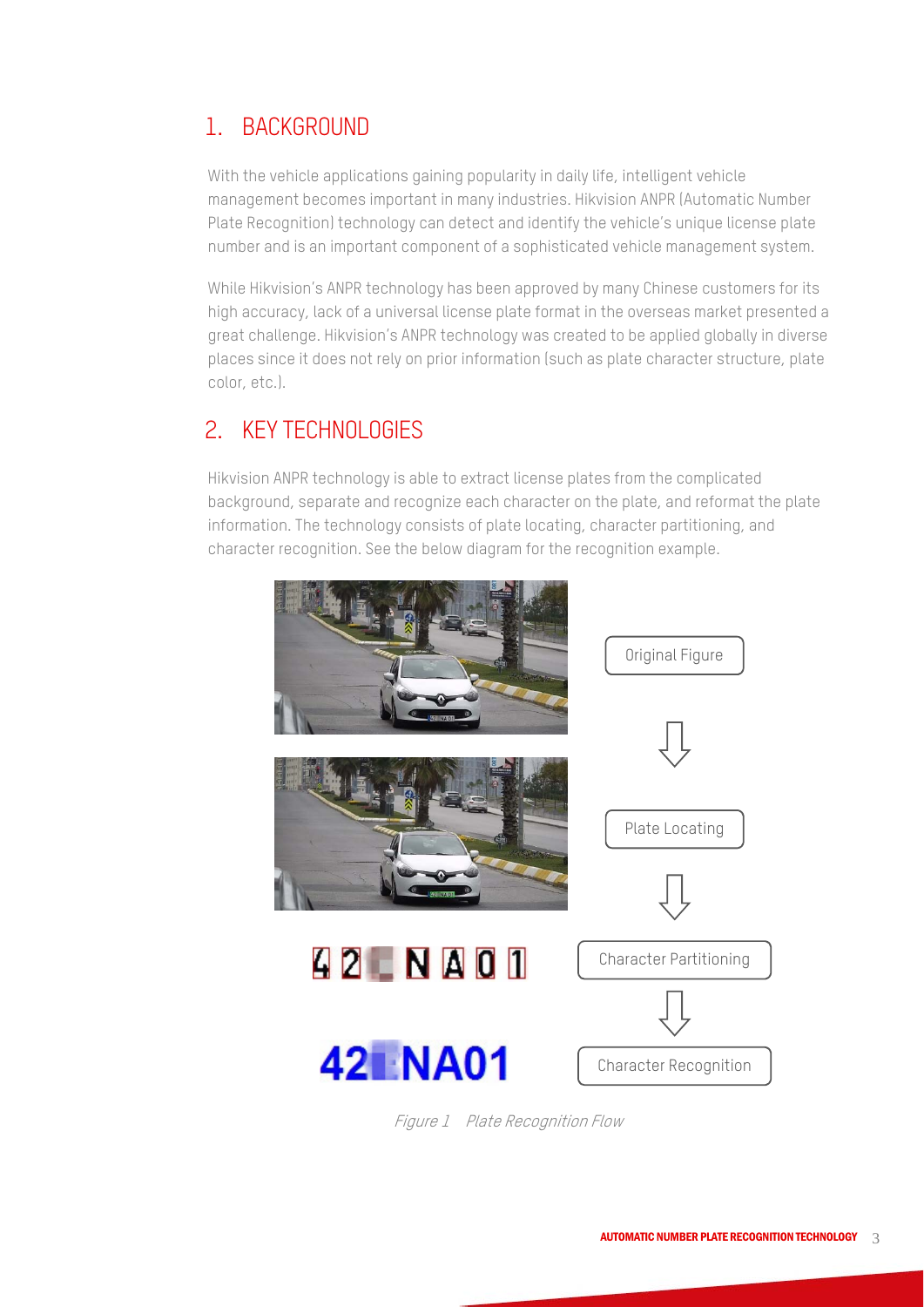### 2.1. PLATE LOCATING

Plate locating technology does not rely on the plate color or character structure, and can locate monolayer (single section) and bilayer (dual section) plates. The plate locating procedure consists of rough locating, false plate filtering, fine locating, and post processing.

#### 2.1.1. ROUGH LOCATING

The rough locating procedure works based on the characteristic that the contrast between plate characters and the plate background is very pronounced. It searches the part that matches with the feature in the image to locate the license plate.



Figure 2 Rough Locating Result

#### 2.1.2. FALSE PLATE FILTERING

Because the surveillance environment might be complex and contain plate-like parts (such as vehicle wheels as shown in Figure 2 and other items), false plate information should be filtered from the rough locating result by confirming that the textural features of the located part correspond with an actual plate.

**JDLG-GS-124** 

Figure 3 False Plate Filtering Result

#### 2.1.3. FINE LOCATING AND POST PROCESSING

The edge of the rough located part is not as accurate as that of the actual plate, the plate is precisely locate by analyzing the discriminating features between it and the background, , as shown in the following figure.



Figure 4 Fine Locating Result

Furthermore, to finely locate the main section (the section has more characters) of the multi-sectioned license plate (in the following figure, the content marked by the red frame is the main section), we post-process the license to determine the accurate border of the main section by using the Hikvision character detection algorithm.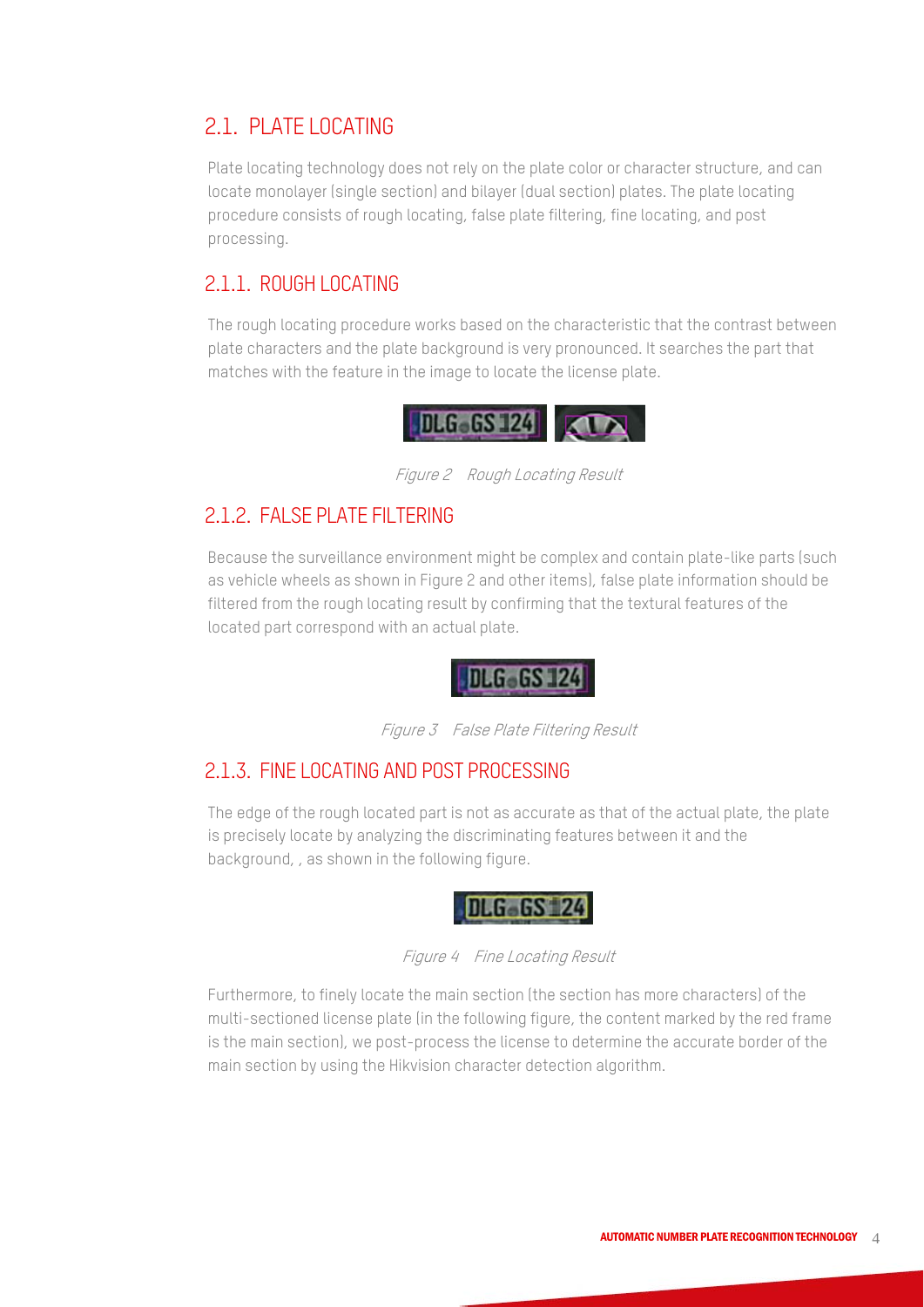

Figure 5 Bilayer License Plate

## 2.2. CHARACTER PARTITIONING

Since the plate locating has now obtained the upper and lower borders of the plate characters, the remaining problem is determining the left and right borders of each character. Here are the common character partition (character's circumscribed rectangle) methods and their advantages and disadvantages.

 $\Diamond$  Vertical Projection

This technique finds the wave troughs by observing the projections. Wave troughs are the spaces between the characters, which are used to locate and partition off every character. However, this method cannot judge where the left border of the first character is. Other methods should be combined to find the plate's left and right borders.

 $\triangle$  CCL (Connected Component Labeling)

Every character is a connected region or has a part that is connected. We can cut the connected region out of the image to get the shape of the character. But in actual application, an excessive noise may degrade the regions of different characters and interfere with identifying the character partition.

 $\Diamond$  Template Matching

After using character partition methods such as vertical projection, template matching can be applied to locate the character position precisely with the known character order structure and effectively decrease the character partition errors. However, since the worldwide plate types vary, template matching is unreliable.

To solve the universality problem of the character partition algorithm, Hikvision developed an algorithm that combines Vertical Projection and CCL to roughly part the characters, another method to finely part the characters, and a special strategy to identify all the borders of characters on the multi-section plates. Therefore, Hikvision's character partition algorithm is suitable for global application.

#### 2.2.1. ROUGH PARTITION

During the rough partition procedure, Hikvision first uses the CCL estimate the character width and spaces between characters, and then introduces Vertical Projection to roughly locate the characters and their left and right borders. Hikvision algorithm guarantees the excellent application university at the beginning.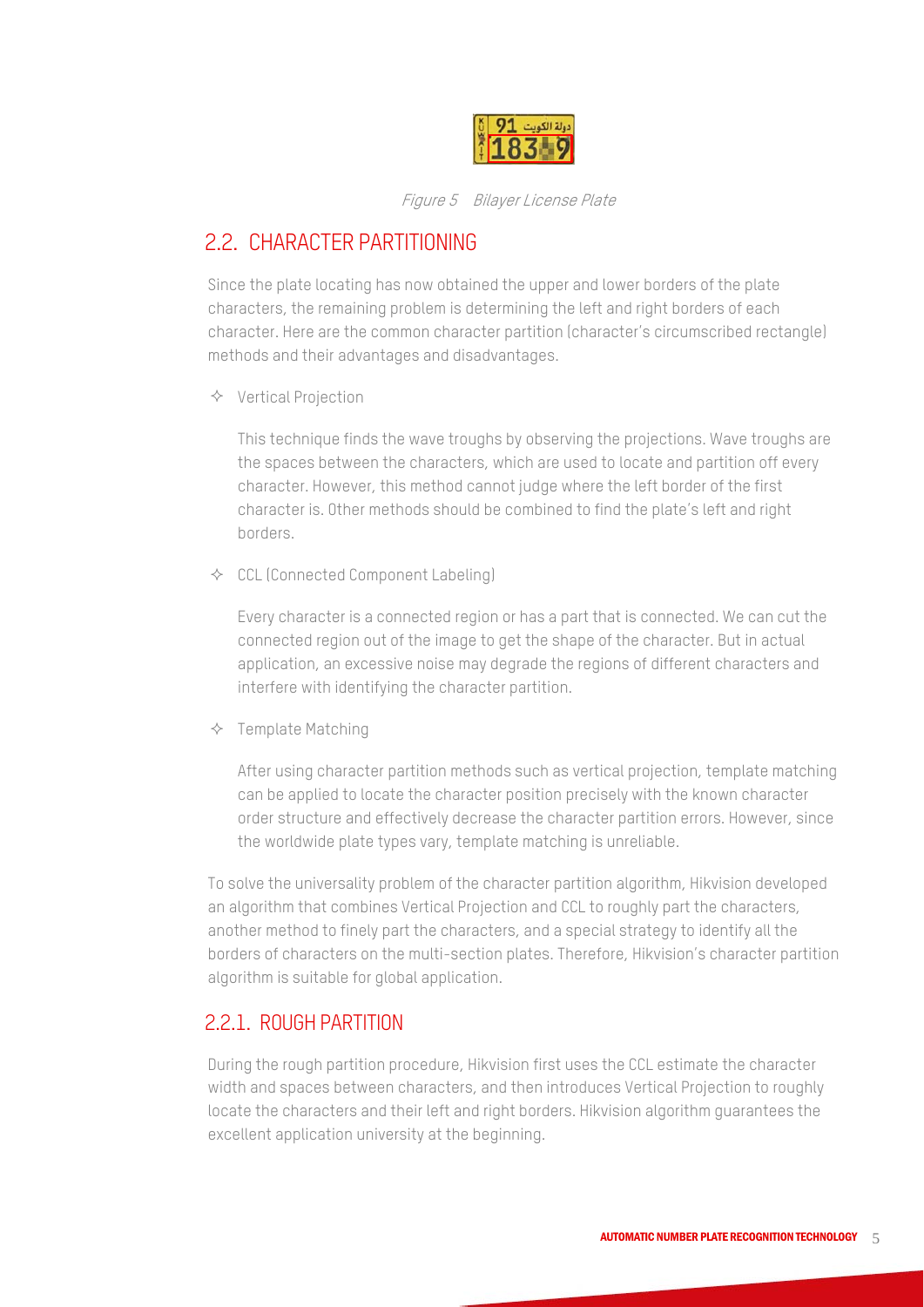#### 2.2.2. FINE PARTITION

Since there are possible problems left by the rough partition such as one character separated into two or more, two characters combined into one, diverse character widths, and inter-embedded characters, Hikvision develops a fine partition algorithm with the most advanced technology, which is a core part of the ANPR technology.

- 1) To finely separate complicated characters problems such as one character separated into two, or two characters combined into one, the algorithm separates characters based on different preprocessed pictures (such as greyscale picture, outline drawing, etc.), compares the results, and selects the result with the highest confidence coefficient.
- 2) Hikvision's character detection algorithm is used to identify characters with unequal widths. As shown in the following figure, the characters marked with blue rectangle are the partition result that has eliminated the unequal width influence.



Figure 6 Partition Result of Characters with Unequal Width (Front Part)

3) The inter-embedded characters, such as the "7" and "4" in the following figure, are regarded as one character after the rough partition and affect the recognition accuracy. Hikvision introduces the Hikvision Block Analysis Technology to finely partition every character.



Figure 7 Inter-Embedded Characters

#### 2.2.3. BILAYER PLATE PROCESSING

This technique uses a categorizer to distinguish the bilayer plate. If the plate is a bilayer plate, Hikvision has a special processing strategy that locates the minor layer (with fewer characters) based on the located main layer (with more characters) and completes the character partition.

In most cases, the main layer is located lower than the minor layer; however, in some regions, the positions of the main layer and the minor layer are reversed, as shown in the following figure.



Figure 8 The Main Layer is in the Upper Position

To maintain compatibility with both kinds of bilayer plates, an "internal adjustment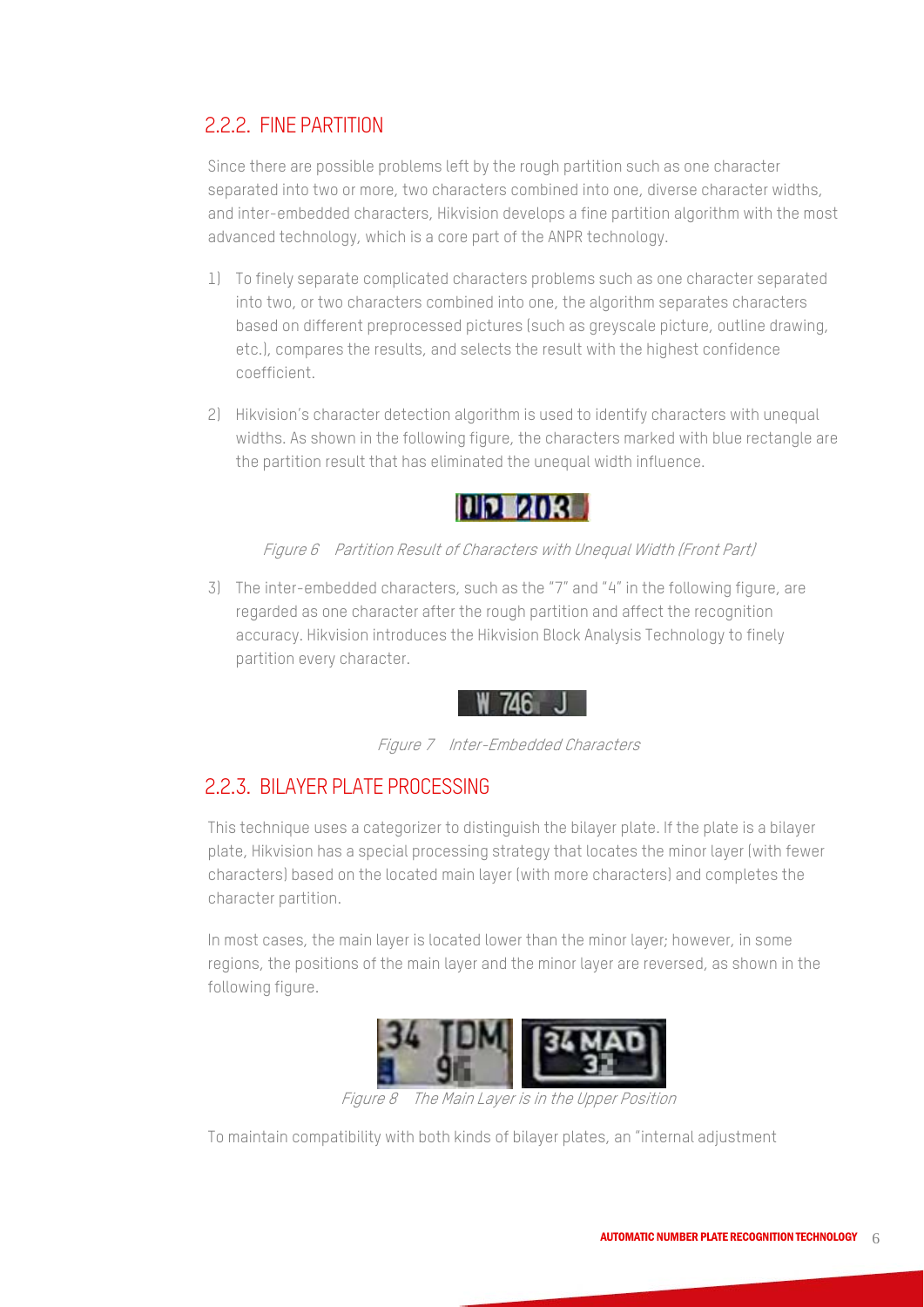measure" is adopted: after locating the two layers of the plate, it will always start the partition from the lower layer. This measure can speed up the processing efficiency for bilayer plate.

#### 2.3. CHARACTER RECOGNITION

Hikvision's character recognition algorithm is based on a machine learning neural network algorithm. Compared to the traditional recognition algorithm, it has advantages that it has a character authenticity identification module and supports various kinds of characters recognition, including Arabic numerals, English characters, Chinese characters, Korean characters, Thai characters, Japanese characters, etc. It works according to the below flow diagram.



Figure 9 Character Recognition Flow

Because the Hikvision ANPR algorithm is suitable for the global application, many noncharacter may be separated in the partition process, such as the plate frame and heat dissipation area in the vehicle nose. To improve the recognition efficiency, the false information is filtered by implementing the character authenticity identification before character recognition.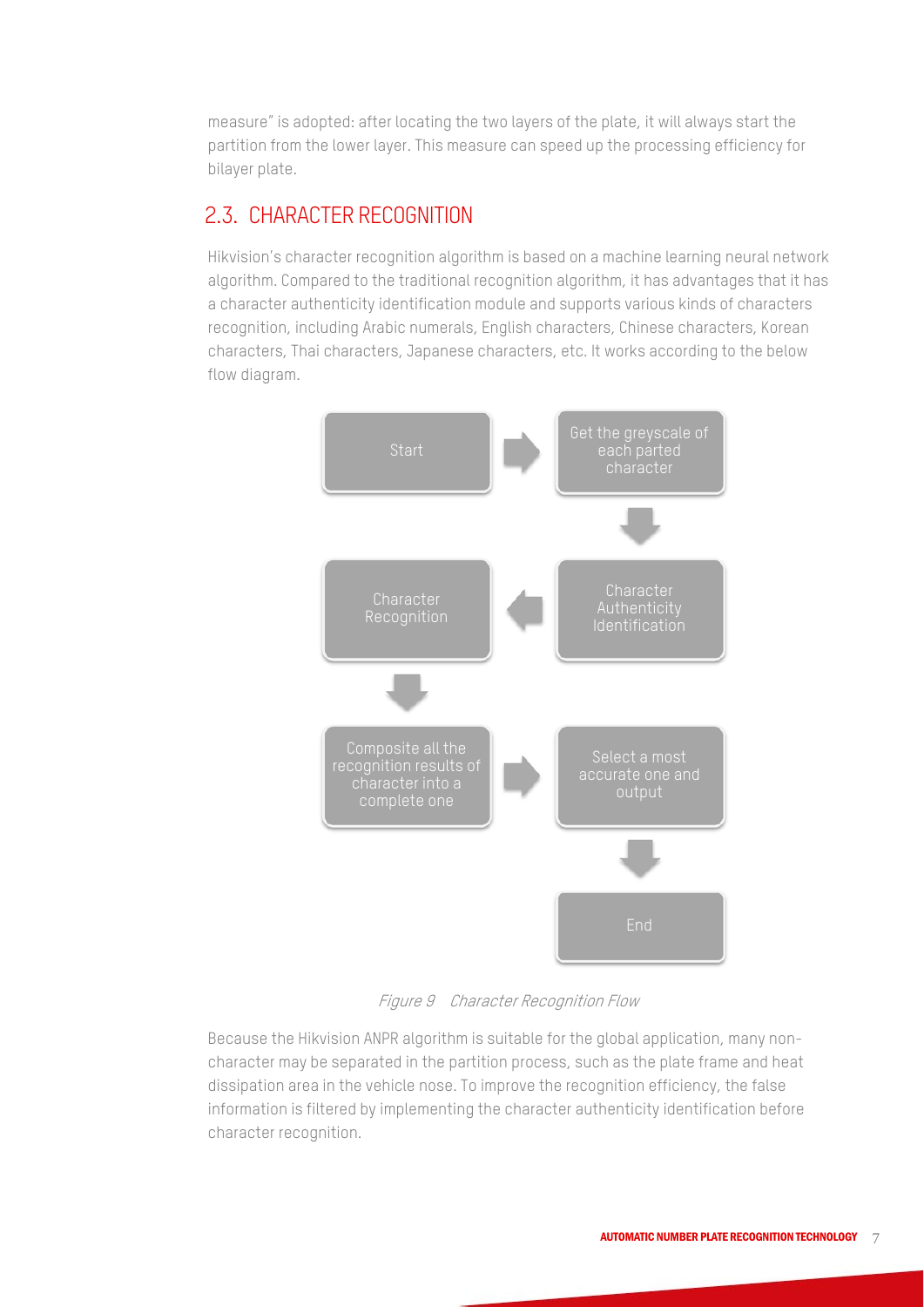## 3. APPLICATIONS

Hikvision ANPR technology features the most advanced machine learning algorithm and the image processing measure, and reaches extremely high accuracy. It has the following advantages:

- $\triangle$  Small resource occupation;
- $\triangle$  High recognition efficiency;
- $\Diamond$  Great capability: round-the-clock recognition and minimally affected by weather;
- $\Diamond$  Global application: supports Arabic numeric, English characters, and any other language characters.





Vietnam ANPR Application Indian ANPR Application



Philippine ANPR Application Macau ANPR



Figure 10 Hikvision ANPR Global Application Examples

Most of the traditional ANPR technologies, which depend a lot on the license plate color and structure, the accuracy rises and falls affected by the environment, are applied limiting by their disadvantages. And if there are multiple plate types in the application region, their recognition accuracy would greatly reduce.

Hikvision's ANPR technology, however, does not rely on specific environmental and regional conditions. Hikvision's advanced algorithms can recognize multiple plate types. Hikvision ANPR cameras satisfy global applications with recognition accuracy higher than 95 percent. Versions customized for specific region can reach 98 percent accuracy or more. At present, Hikvision ANPR cameras have been applied in parking lots, buildings' entrance and exist, etc. and are approved by many customers.